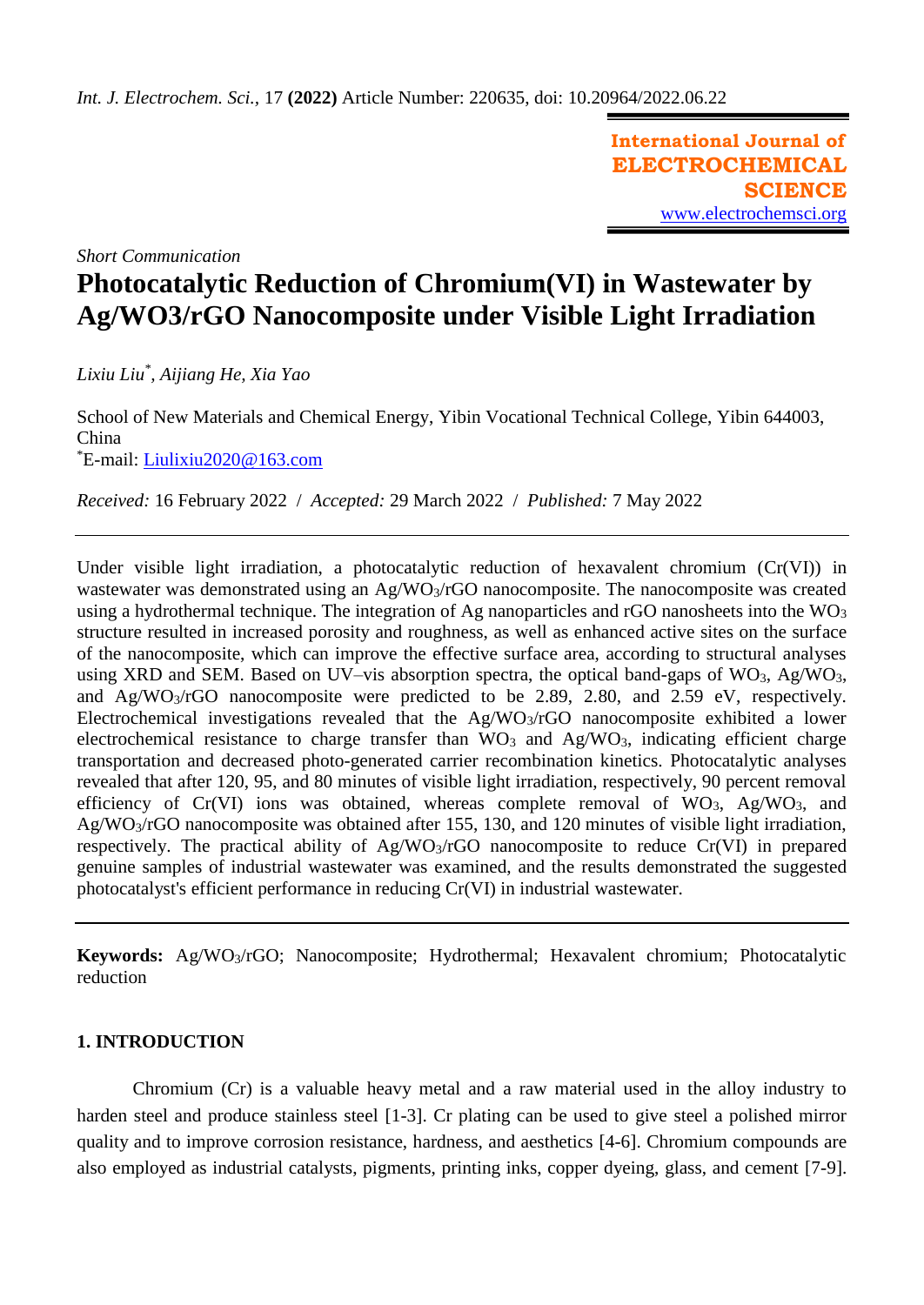Electroplating, tanning, pharmaceuticals, fuel and oxidants, and matches are only a few of the applications [10-12].

Cr is a potentially harmful metal, and contamination of groundwater by Cr may occur as a result of Cr leaching from land-based solid waste disposal due to insufficient storage or industrial waste disposal techniques [13-15]. Cr(VI) is formed naturally in the environment when natural Cr deposits erode. Cr(VI) is a common skin sensitizer, causing dermatitis, allergic and eczematous skin reactions, skin and mucous membrane ulcerations, allergic asthmatic reactions, bronchial carcinomas, and gastro-enteritis [16]. Inhaled Cr(VI) has been demonstrated in studies to be a human carcinogen, increasing the incidence of lung cancer and lung tumors [17-19].

As a result, many studies have been conducted to develop techniques for removing Cr(VI) from wastewaters using biological treatment, reduction and filtration, adsorption, ion exchange, electrodialysis, coagulation, electrochemical treatment, and photocatalysis, among other methods [20- 22]. Among these treatment techniques, photocatalytic reduction of Cr(VI) is a low-cost method that uses the semiconductors and light source to formation the photo-excited electron as strong reducing agents and free radicals [23-25]. However, issues such as high recombination rates of photogenerated charge carriers and low utilization of solar energy as an inexhaustible source of renewable energy have been observed in photocatalytic systems, preventing commercialization [26, 27]. As a result, researchers have been working on developing new nanostructured martial arts in order to improve the potential application of photocatalytic systems in visible light and reduce the recombination rate of photogenerated charge carriers [28-30]. Therefore, the present work demonstrated a strong photocatalytic reduction of Cr(VI) in wastewater by Ag/WO3/rGO nanocomposite under visible light irradiation.

### **2. EXPERIMENTAL**

# *2.1. Synthesis of Ag/WO3/rGO nanocomposites*

A hydrothermal technique was applied to synthesize  $Ag/WO<sub>3</sub>/rGO$  nanocomposite as the following process [31]: 50 ml of  $0.5 M Na<sub>2</sub>WO<sub>4</sub>.2H<sub>2</sub>O$  (99.0%, Sigma-Aldrich) aqueous solution, 10 ml of nitric acid (65%, Dongying Qihao Chemical Co., Ltd., China) was added and magnetically stirred to obtain a yellow homogeneous suspension. The yellow homogeneous suspension was then added to 70 ml of 5mM AgNO<sub>3</sub> (99.0%, Sigma-Aldrich) solution and magnetically agitated for 60 minutes. The suspension was then placed in a 200 mL Teflon-lined stainless steel autoclave and heated to 200°C for 12 hours. The precipitates were collected after cooling, washed with deionized water, and filtered three times with deionized water using filter paper (20 m, Whatman). The filtered precipitates were dried at 90 °C for 12 hours, and subsequently ground to achieve the homogenous  $Ag/WO<sub>3</sub>$ powder. For the synthesis of the  $Ag/WO<sub>3</sub>/rGO$  nanocomposite, 250 mg of  $Ag/WO<sub>3</sub>$  powder was ultrasonically added to 10 ml of 5 g/l graphene oxide suspension (Sigma-Aldrich). The ultrasonication was continued for 10 minutes to achieve a homogeneous suspension. Next, the obtained suspension was transferred into the 200 ml Teflon-lined stainless steel autoclave at 190°C for 12 hours. After the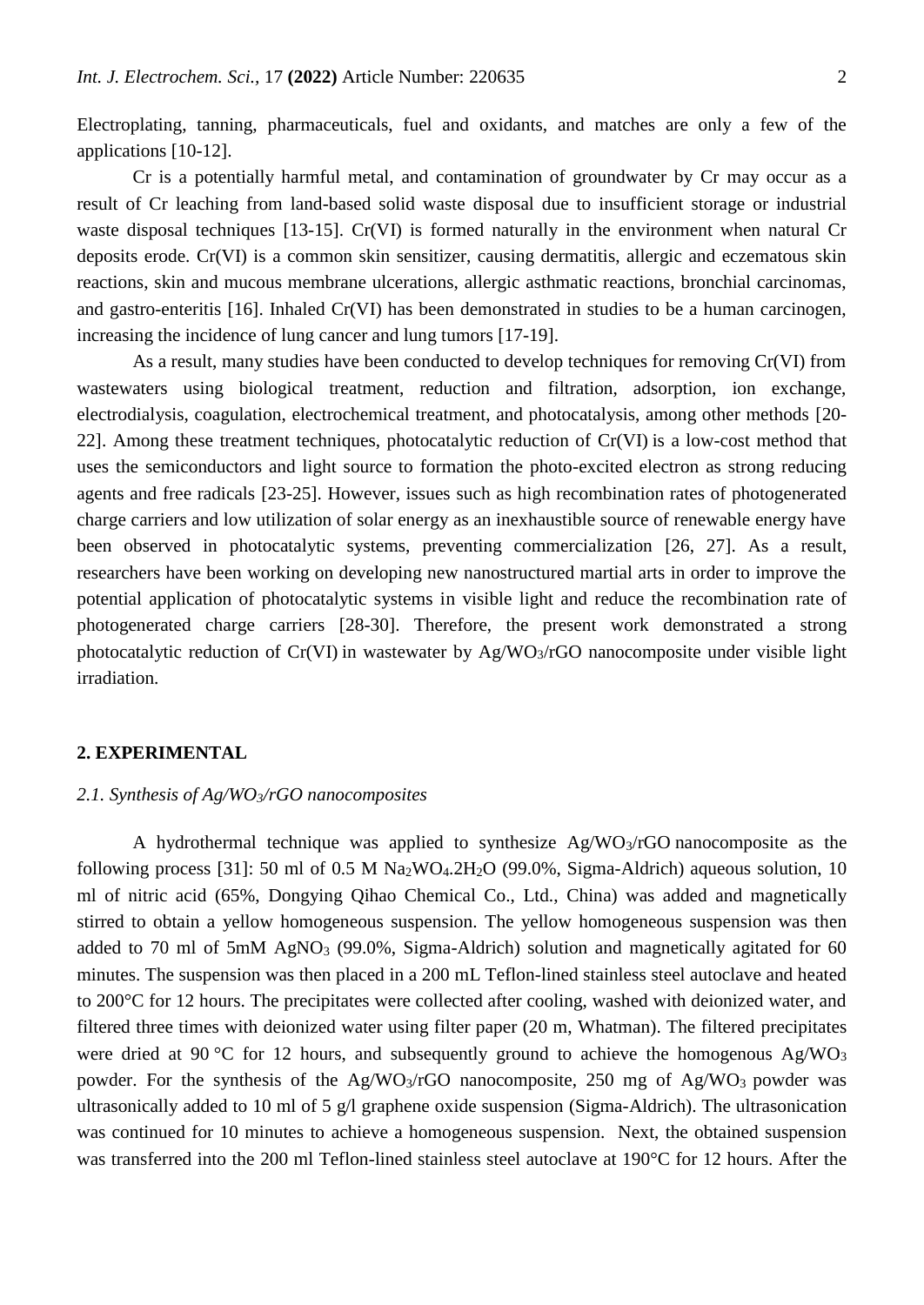hydrothermal process, the resultant precipitates were rinsed three times with deionized water and ethanol. Finally, the obtained Ag/WO3/rGO nanocomposite was dried in the oven at 80 °C for 10 hours.

#### *2.2. Instrumental analytical methods*

The crystal structure of the samples was examined using X-Ray diffraction (XRD; XPERT PRO-Analytical, Netherlands), and the wavelength of the source CuK used was 1.54060. The morphological examination of nanostructures was carried out using scanning electron microscopy (SEM; HITACHI S4800, Japan). A UV-vis spectrophotometer was used to measure absorption spectra (Cary 5000, Agilent, Santa Clara, CA, USA). EIelectrochemical impedance spectroscopy (EIS) experiments were carried out under visible light illumination, to compare electron transfer rate in photocatlysts at frequency range from  $10^{-1}$  to $10^6$  Hz and AC voltage 10 mV in 0.5 M Na2SO4 ( $\geq$ 99%, Sigma-Aldrich) solution using a potentiostat/galvanostat (Autolab® model PGSTAT 10N, Eco Chemie, Netherland) and electrochemical cell which contained  $WO_3$ , Ag/WO<sub>3</sub> and Ag/WO<sub>3</sub>/rGO nanocomposite modified glassy carbon electrode (GCE) as working electrode, saturated Ag/AgCl electrode as a reference electrode and a platinum plate as counter electrode. The EIS data was fitted using equivalent circuits with ZView software. For the preparation of the modified GCE surface with  $WO<sub>3</sub>$ , Ag/WO<sub>3</sub> and Ag/WO<sub>3</sub>/rGO nanocomposite, 20 g/l of synthesized nanostructures suspension was mixed with 1 ml of dimethylformamide (DMF, 99.9%, Dongying Qihao Chemical Co., Ltd., China), and dropped on the GCE surface and dried at room temperature.

The photocatalytic reduction of Cr(VI) was performed in a test chamber which contained 0.5 g/1 photocatalyst (WO<sub>3</sub> or Ag/WO<sub>3</sub> or Ag/WO<sub>3</sub>/rGO nanocomposite) and 200 ml of 100 mg/l Cr(VI) (≥90%, Sigma-Aldrich) solution which was prepared with deionized water, and a 150 W Xenon lamp (Hangzhou Sg Electronic Technology Co., Ltd., China) as a visible light source and located at the top of the device. The distance between the surface of Xenon lamp and the surface of Cr(VI) solution was kept constant at 5 cm. Prior to the light irradiation, the mixture of photocatalysts and Cr(VI) solution were magnetically stirred in a dark place for 60 minutes to establish the adsorption/desorption equilibrium between the Cr(VI) ions and the nanostructured photocatalysts. After irradiation visible light, irradiated samples were filtered through a filter paper (100 μm, Whatman), and concentration of the irradiated Cr(VI) solutions was estimated using UV-vis absorbance at  $\lambda_{\text{max}} = 540 \text{ nm}$  [32]. The photocatalytic removal efficiency was determined using the following equation [33, 34]:

Removal efficiency (%) = 
$$
\frac{I_0 - I_t}{I_0} \times 100 = \frac{C_0 - C_t}{C_0} \times 100
$$
 (1)

Where  $I_0$ ,  $C_0$ , and  $I_t$ ,  $C_t$  are the absorbance intensity and corresponded concentration of the Cr(VI) at initial and after irradiation visible light at time t, respectively.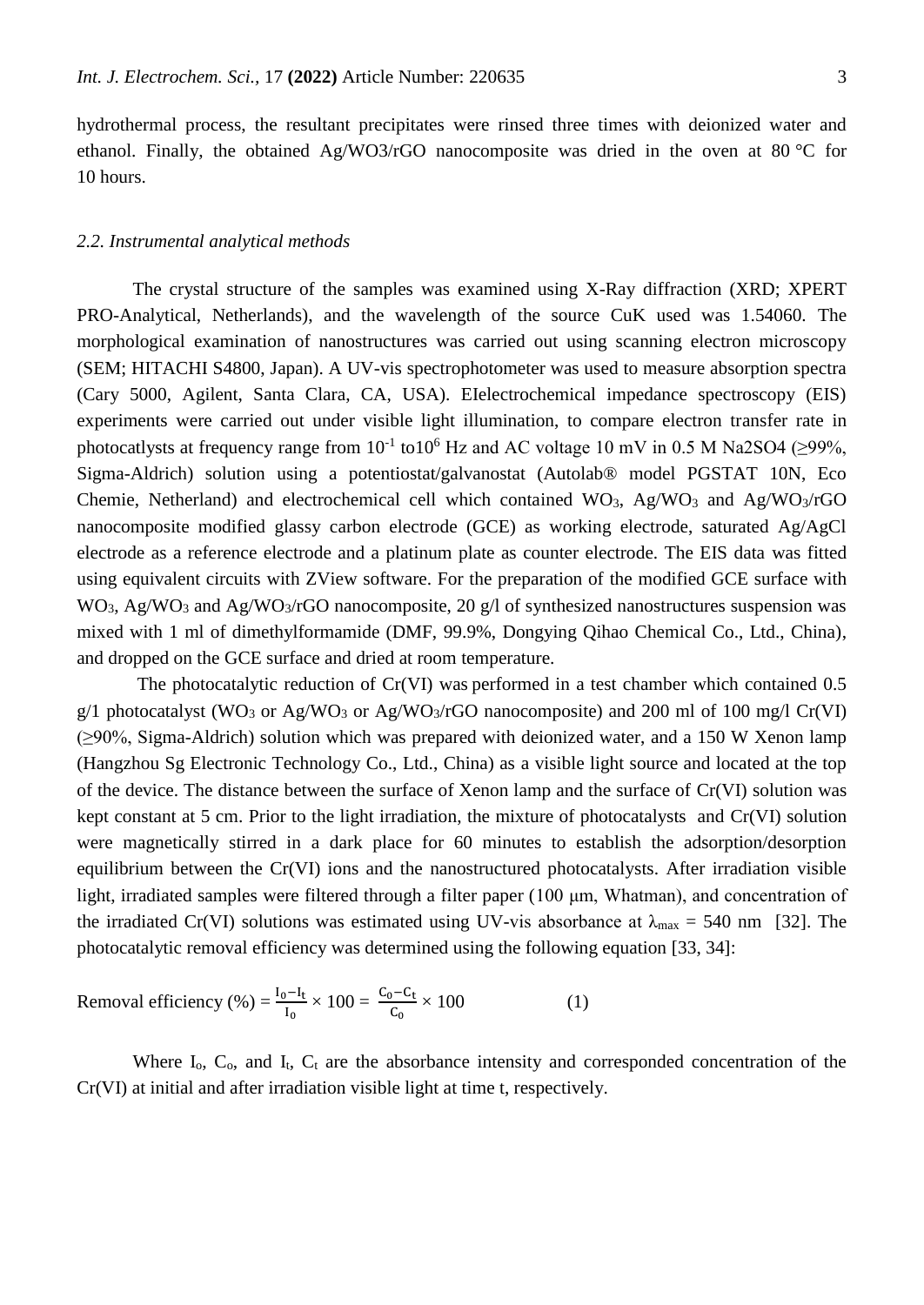## **3. RESULTS AND DISCUSSION**

## *3.1. XRD and SEM analyses*

Figures 1a, 1b, and 1c show the extent of crystallization in the form of powders for WO3, Ag/WO3, and Ag/WO3/rGO nanocomposite, respectively. Figure 1 shows the diffraction peaks of synthesized WO3 at  $22.91^\circ$ ,  $24.51^\circ$ ,  $33.51^\circ$ , and  $34.25^\circ$ , which could correspond to the (002), (200), (021), and (220) planes of WO3 with monoclinic phase of WO3 (JCPDS card no. 43-1035) [35]. Figure 1b shows additional peaks at 38.52°, 44.81° and 64.32° which are related to (111), (200) and (220) planes of face centered cubic (fcc) structure of Ag (JCPDS card no. 04-0783) [36], indicating incorporation of Ag nanoparticles into the WO<sub>3</sub> structure. The XRD pattern of the Ag/WO<sub>3</sub>/rGO nanocomposite in Figure 1c also displays the additional peaks at 10.51° which correspond to (001) planes of GO [37-39].



**Figure 1.** The XRD patterns of powders of (a)  $WO_3$ , (b)  $Ag/WO_3$  and (c)  $Ag/WO_3/rGO$ nanocomposite.

Figure 2 shows SEM images of WO<sub>3</sub>, Ag/WO<sub>3</sub>, and Ag/WO<sub>3</sub>/rGO nanocomposite. Figure 2a shows that WO<sub>3</sub> nanoparticles are generated in the form of nanoflakes with an average size of 30 nm. As seen in SEM images of the Ag/WO<sub>3</sub>/rGO nanocomposite in Figure 2b, the Ag/WO3 nanoflakes are equally implanted across the rGO nanosheets. It has been discovered that including rGO nanosheets increases porosity and roughness, as well as creates improved active sites on the surface of the nanocomposite, hence increasing the effective surface area [40-42]. Furthermore, the findings of the  $XRD$  study and observations in SEM pictures indicate that the  $Ag/WO<sub>3</sub>/rGO$  nanocomposite was successfully synthesized.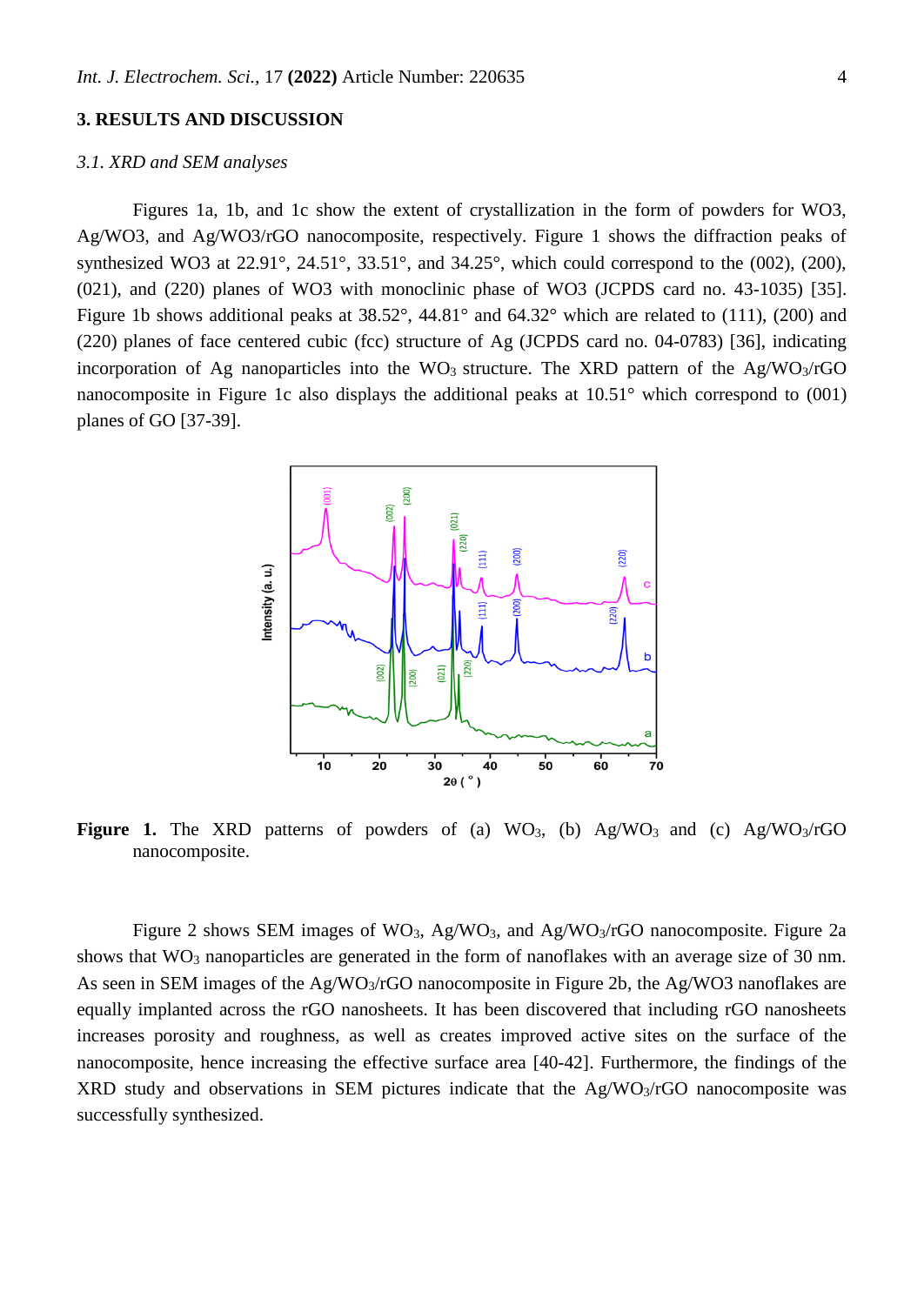

**Figure 2.** The SEM images of (a)WO<sub>3</sub>, (b)Ag/WO<sub>3</sub>/rGO nanocomposite.

### *3.2. Optical analysis*

As shown in Figure 3a, UV–vis absorption spectroscopy was used to evaluate the optical characteristics of WO<sub>3</sub>, Ag/WO<sub>3</sub>, and Ag/WO<sub>3</sub>/rGO nanocomposite. The absorption edges of Ag/WO<sub>3</sub> and  $Ag/WO<sub>3</sub>/rGO$  nanocomposite toward  $WO<sub>3</sub>$  are slightly red-shifted and exhibit absorption edges in the visible light region, which is due to the incorporation of Ag nanoparticles and rGO nanosheet into the  $WO<sub>3</sub>$  structure creating defects states that are normally resides deep in the band gap that forms the intermediate energy level to reduce the energy of absorbed light [29, 31, 43]. Reports indicate that the restoration of the  $\pi-\pi$  conjugation network of rGO in the WO<sub>3</sub> structure leads to a red-shift of the absorption band-edges [44, 45]. As is known, semiconductor photocatalysts can be excited by light with energy higher than their optical band gap. The photo-excited electrons are generated in the valance band and then migrate to the conduction band. The addition of Ag nanoparticles and rGO nanosheets to the  $WO_3$  structure causes the formation of oxygen vacancy and trapped states which can reduce the electron-hole pair recombination rate, and can promote the photocatalytic performance of the Ag/WO<sub>3</sub>/rGO nanocomposite [46, 47]. It can be explained by interaction between the Ag and WO<sub>3</sub> particles and presence of energy levels below the conduction band and above the valence band, and position of Fermi level of Ag which is below the conduction band edge of  $WO<sub>3</sub>$  [46, 48]. When the nanocomposite is irradiated with light the photo-generated electrons are trapped in oxygen vacancy sites and can jump to the conduction band, causing a decrease in the recombination rate because of electron scavenger role of the Ag atom [46, 49]. Thus, the photo-generated electrons can be effectively transferred from the conduction band of  $WO<sub>3</sub>$  to the Fermi energy of Ag. Moreover, rGO nanosheets can also act as an electron sink to capture photo-generated electrons and increase the exciton lifetime and decrease recombination of photo-generated carriers, and improve the absorption ability of the visible region [50, 51]. The band gap of synthesized nanostructures can be determined using the Kubelka's formula [52, 53]:

 $(\alpha$ hv<sup>2</sup> = A(hv – Eg) (2)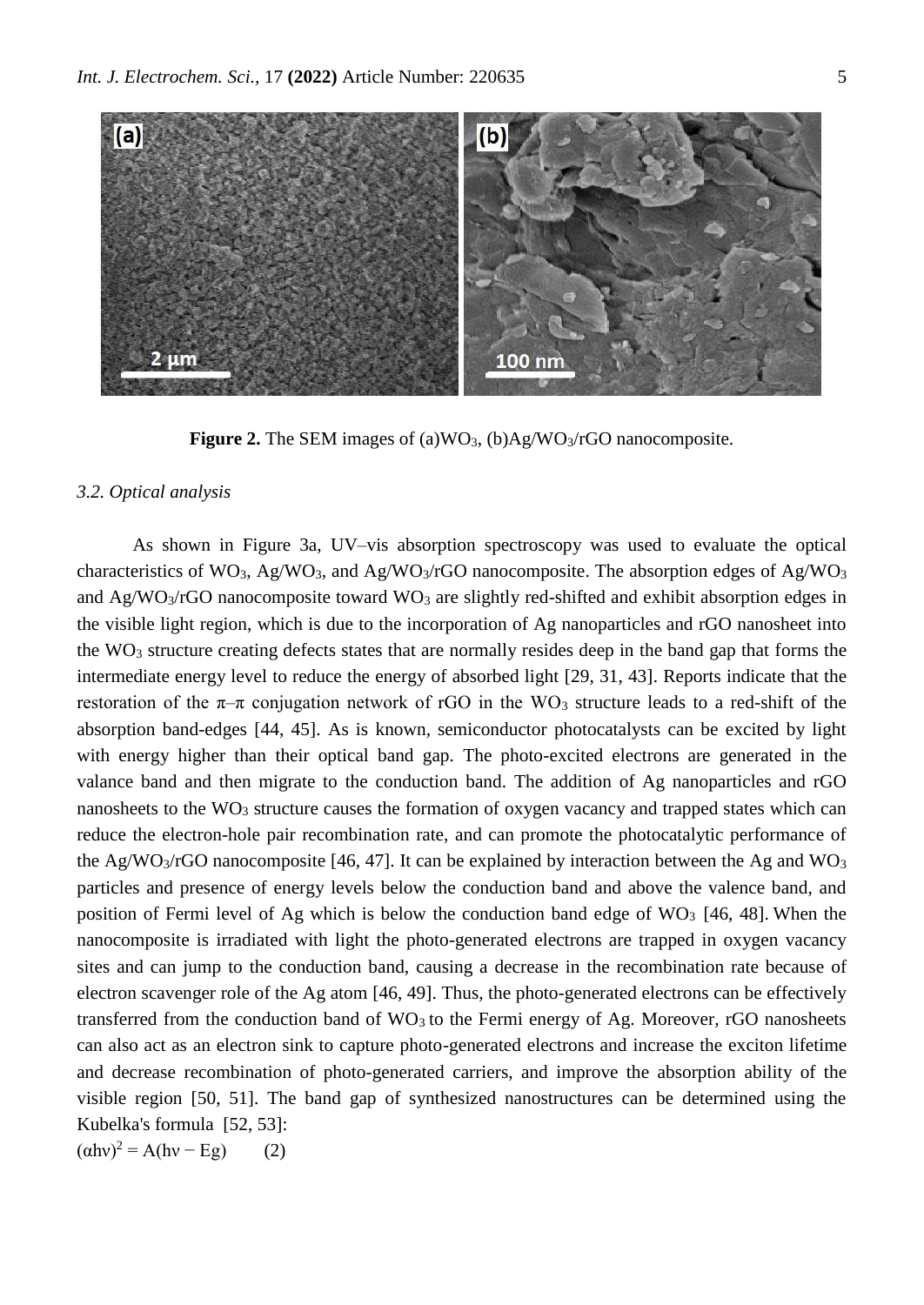Where hy and  $\alpha$  are photon energy and absorption coefficient, respectively. A is proportionality constant and Eg is the optical band gap. As observed from Figure 4b, the Eg values can be calculated by Tauc plot which obtained by extrapolation of the linear part of  $(\alpha h\nu)^2$  versus hv [54, 55]. The Eg of WO<sub>3</sub>, Ag/WO<sub>3</sub> and Ag/WO<sub>3</sub>/rGO nanocomposite are estimated ~2.89, 2.80 and 2.59 eV, respectively. It is observed that the values of the Eg decrease as the incorporation of Ag nanoparticles and rGO nanosheets in  $WO_3$  structure, indicating an enhancement in the conductivity and absorption of visible light of the Ag/WO3/rGO nanocomposite because of the effect of Ag metallic nanoparticles and rGO nanosheets as conductive materials, as well as effectively improving the internal electron density [56- 58], and generating energy states within the band gap which act as intermediate steps for electrons in their transitions between the valence and conduction bands and accelerate the charge separation and transport [59, 60]. The photocatalytic activity in visible light and solar light harvesting capability of Ag/WO3/rGO nanocomposite are greatly enhanced by narrowing the band gap and extending the light absorption range.



**Figure 3.** (a) UV–vis absorption spectra and (b) Tauc plot of  $WO_3$ ,  $Ag/WO_3$  and  $Ag/WO_3/rGO$ nanocomposite.

#### *3.3. Electrochemical analysis*

Figures 4a and 4b show the Nyquist and Bode plots of  $WO_3$ , Ag/WO<sub>3</sub>, and Ag/WO<sub>3</sub>/rGO nanocomposite, respectively, as well as the equivalent circuits that were used to fit and acquire the parameters listed in Table 1. The parameters include  $C_1$  and  $C_2$  as the counter and working electrodes' constant phase elements,  $R_{c1}$  and  $R_{c2}$  as the charge transfer resistance at the counter and working electrodes, respectively, and Rs as the series resistance [61, 62]. As observed, the Nyquist plots consist two arcs. The first arc corresponds to the high frequency range and is related to charge transfer resistance at the counter electrode/electrolyte interface, and the second arc is attributed to the low and middle frequency ranges, which is indicated by the impedance of the interface between the electrolyte and working electrode which ascribes the competition with the transfer of injected electrons through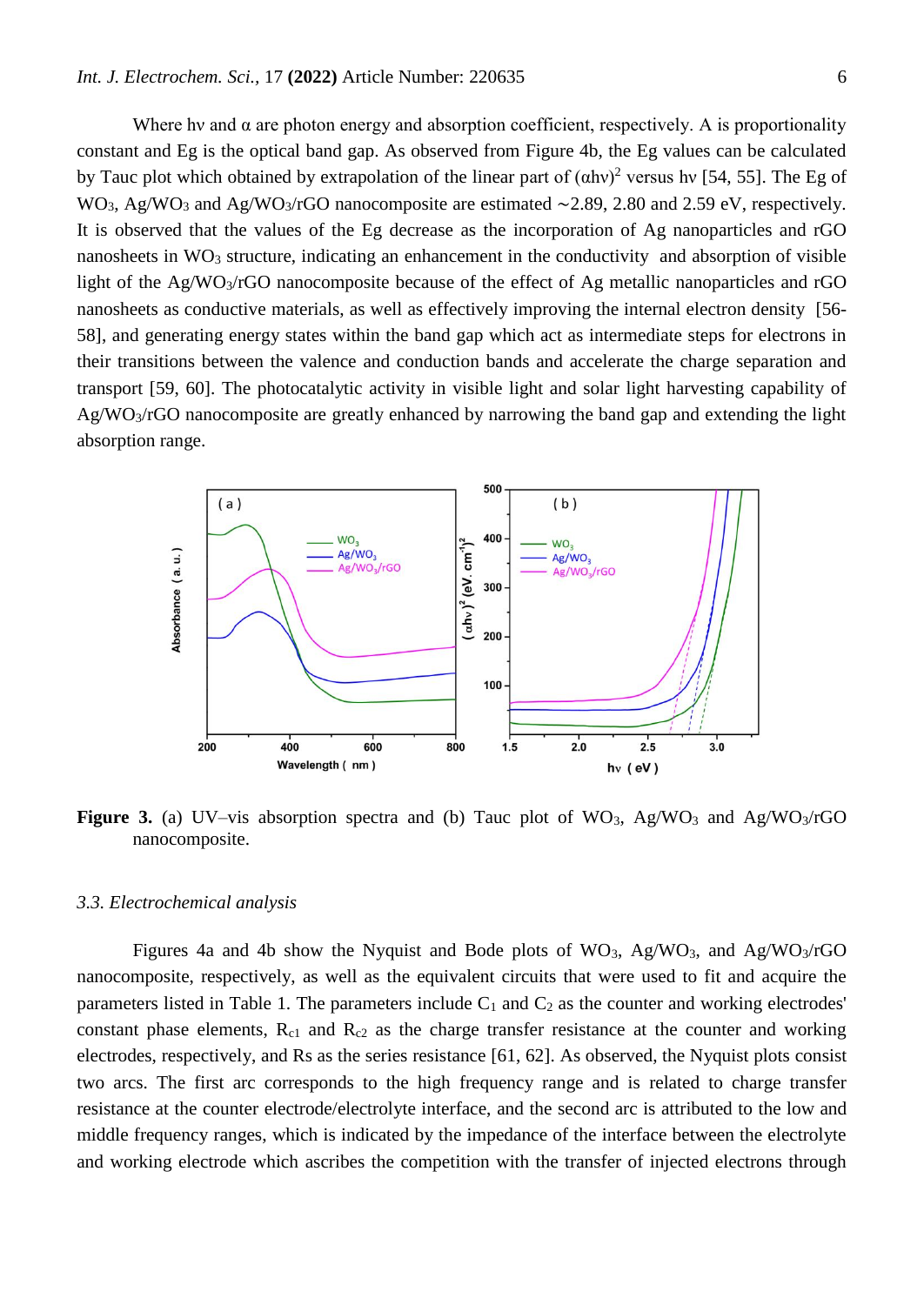the working electrode [63, 64]. As found from Table 1, the Ag/WO3/rGO nanocomposite shows lower electrochemical impedance to charge transfer than that of  $WO_3$  and  $Ag/WO_3$  indicating efficient charge transportation and lower recombination kinetics of photo-generated carriers in the Ag/WO3/rGO nanocomposite [65-67].



Figure 4. (a) Nyquist and (b) Bode plots of WO<sub>3</sub>, Ag/WO<sub>3</sub> and Ag/WO<sub>3</sub>/rGO nanocomposite.

| <b>Sample</b>           | $\text{Rs }(\Omega \text{.cm}^2)$ | $Rct_1(\Omega.cm^2)$ | $Rct_2(\Omega.cm^2)$ |
|-------------------------|-----------------------------------|----------------------|----------------------|
| WO <sub>3</sub>         | 5.80                              | 2.20                 | 24.53                |
| Ag/WO <sub>3</sub>      | 5.90                              | 2.10                 | 19.35                |
| Ag/WO <sub>3</sub> /rGO | 6.10                              | 2.00                 | 18.33                |

**Table 1.** The obtained EIS parameters.

#### *3.4. Photocatalytic analyses*

Under visible light irradiation, the photocatalytic activity of  $WO_3$ , Ag/WO<sub>3</sub>, and Ag/WO<sub>3</sub>/rGO nanocomposite was tested for the elimination of 200 ml of 100 mg/l Cr(VI) solution. Figure 5 depicts removal efficiency in terms of time in darkness, visible light irradiation, and photocatalyst presence and absence. The mixture of Cr(VI) solution and photocatalysts was magnetically agitated in darkness for 60 minutes prior to the start of visible light irradiation to achieve the adsorption/desorption equilibrium between the Cr(VI) ions and the photocatalysts. Figure 5 shows that after 60 minutes, the removal effectiveness of Cr(VI) in darkness is less than 0.9%. Furthermore, after 160 minutes of visible light irradiation, the removal effectiveness is less than 1.8% in the absence of the photocatalyst. However, in the presence of photocatalysts and under visible light irradiation, the removal efficiency is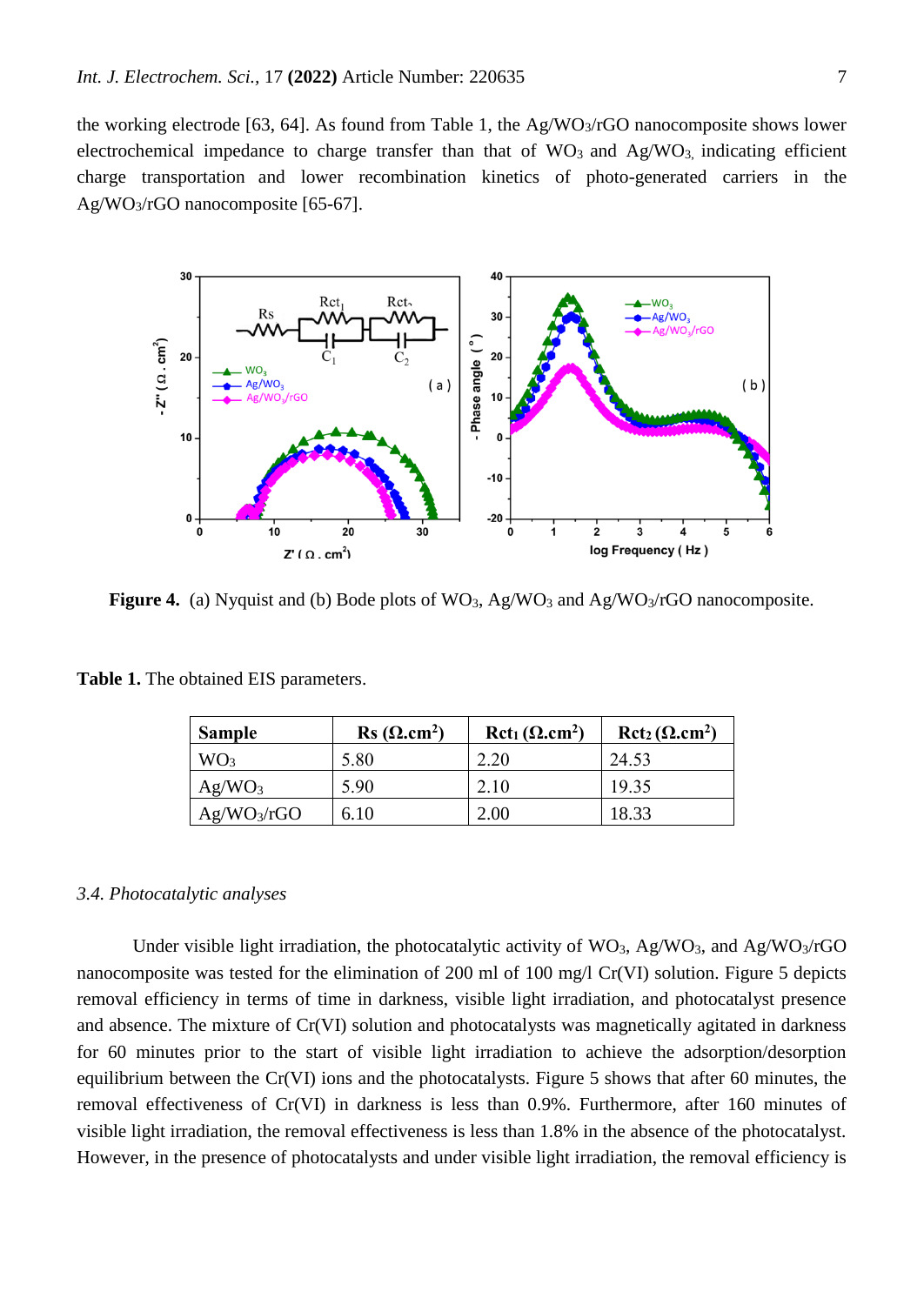significantly increased, indicating a synergetic effect of physicalchemical properties of light and photocatalysts on the reduction of Cr(VI) [68, 69].

Furthermore, Cr(VI) ions are removed with 90% efficiency after 120, 95, and 80 minutes of visible light irradiation, respectively, whereas  $WO_3$ , Ag/WO<sub>3</sub>, and Ag/WO<sub>3</sub>/rGO nanocomposite are removed completely after 155, 130, and 120 minutes of visible light irradiation, respectively. According to SEM results, the Ag/WO<sub>3</sub>/rGO nanocomposite has a higher removal efficiency and a faster treatment rate when compared to other photocatalysts. This can be attributed to the increased effective surface area due to increased porosity and roughness, as well as active sites on the nanocomposite's surface. Moreover, efficient electron-hole separation and ultra-fast electron transfer play a main role in the great photocatalytic activity of the Ag/WO3/rGO nanocomposite associated with its lower band gap and more capability of visible light absorption in accordance with optical and EIS results [70, 71]. Additionally, the localized surface plasmon resonance effect of Ag nanoparticles can be excited to generate hot charge carriers, which contribute to the reduction of Cr(VI) ions in solution [72-74]. The incorporation of rGO into the  $Ag/WO<sub>3</sub>$  with great mobility of charge carriers and excellent specific surface area can also provide the possibility for effective light adsorption and high ion transfer in solution and hydroxyl radicals in the photochemical reaction [44, 75].



Figure 5. Removal efficiency in term of time for 200 ml of 100 mg/l Cr(VI) solution in darkness, under visible light irradiation and in absence (blank) and presence of photocatalysts.

Table 2 displays the performance of reported photocatalysts for Cr(VI) reduction in the literature. When comparing the photocatalytic performances of  $Ag/WO<sub>3</sub>/rGO$  nanocomposite to those of other photocatalysts [76], it is clear that the synthesized nanocomposite in this study has the highest effective removal efficiency for the reduction of Cr(VI) under visible light irradiation due to the formation of an intermediate band in the energy band-gap of  $WO_3$ -based nanocomposite due to the addition of rGO and Ag, which increases electron density and allows for efficient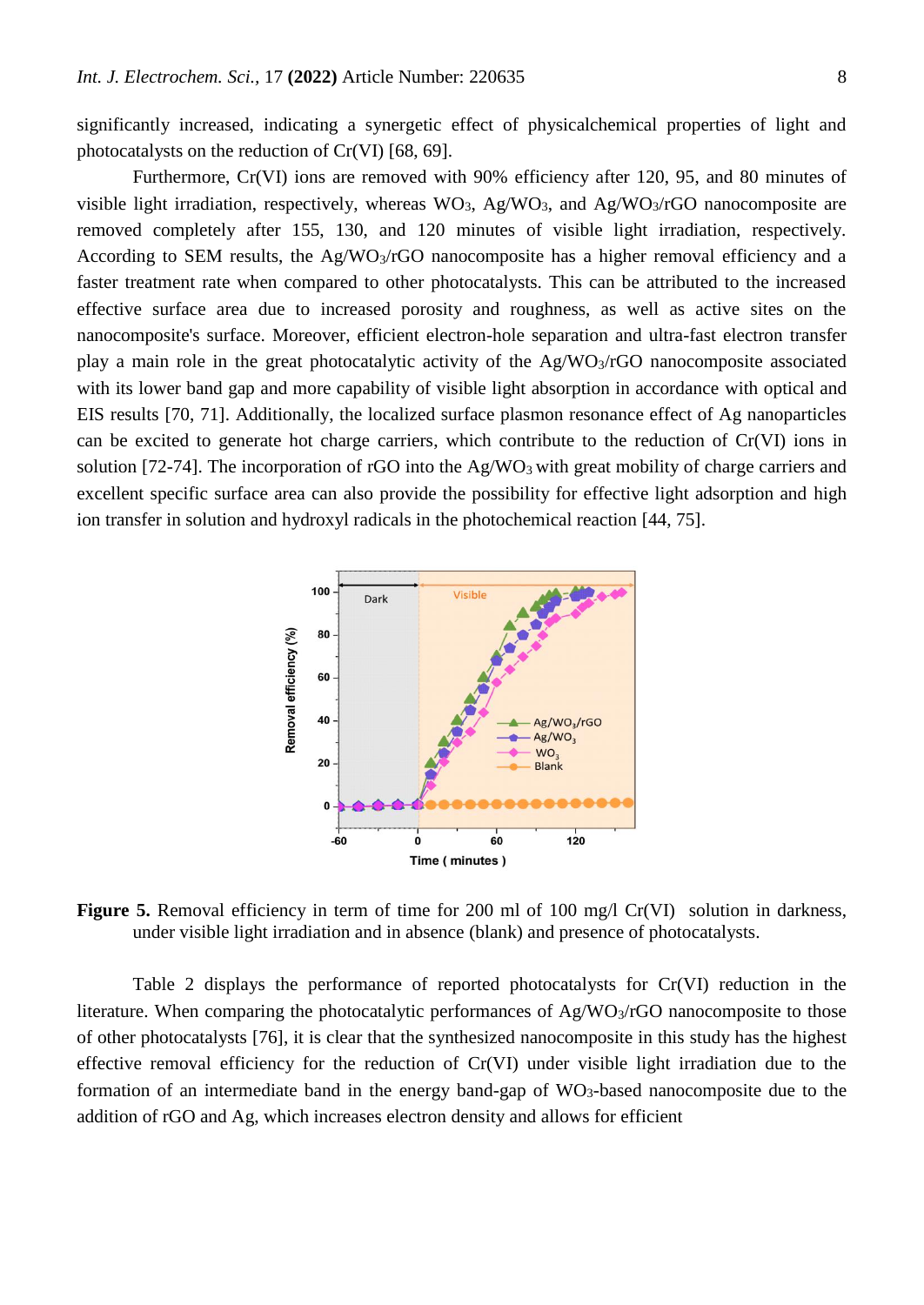| Photocatalyst                       | Cr(VI)  | Light     | <b>Degradation</b> | <b>Removal</b> | Ref.   |
|-------------------------------------|---------|-----------|--------------------|----------------|--------|
|                                     | content | source    | time (minute)      | efficiency     |        |
|                                     | (mg/l)  |           |                    | (%)            |        |
| Ag/WO <sub>3</sub> /rGO             | 100     | visible   | 120                | 100            | This   |
| Ag/WO <sub>3</sub>                  |         |           | 130                | 100            | work   |
| WO <sub>3</sub>                     |         |           | 155                | 100            |        |
| $TiO2/graphene$ hydrogel composite  | 5       | UV        | 30                 | 100            | $[77]$ |
| TiO <sub>2</sub> /CdS               | 10      | visible   | 240                | 93             | $[78]$ |
| TiO <sub>2</sub> /rGO               | 12      | visible   | 240                | 86.5           | $[79]$ |
| Titanate nanotubes                  | 17.7    | UV        | 60                 | 100            | [80]   |
| TiO <sub>2</sub> /CNTs              | 20      | <b>UV</b> | 180                | 67.5           | [81]   |
| dye-sensitized nanoscale ZnO        | 20      | visible   | 360                | 68             | $[82]$ |
|                                     |         |           | 1020               | 90             |        |
| $CuBi2O4 - TiO2$                    | 30      | sunlight  | < 240              | 98             | $[83]$ |
| hollow $Bi2S3$ nanospheres          | 40      | visible   | 120                | 90             | [84]   |
| Flower-like ZnO hollow microspheres | 246     | UV        | 180                | 83             | $[85]$ |

**Table 2.** Performance of reported photocatalysts in the literatures for reduction of Cr(VI) .

The potential of the  $Ag/WO_3/rGO$  nanocomposite to reduce  $Cr(VI)$  in real-world industrial wastewater samples was assessed. The removal effectiveness of 100 ml of 2 mg/l Cr(VI) solutions made from deionized water and industrial effluent under visible light irradiation is shown in Figures 6a and 6b in terms of time. Because of the presence of organic and inorganic pollutants in industrial wastewater [86,87], the reduction of Cr(VI) is obtained after 25 and 45 minutes in samples prepared from deionized water and industrial wastewater, respectively, implying that the more time (20 minutes) is required for complete reduction of Cr(VI) in samples prepared from industrial wastewater. Additionally, it is also notable that colloidal particles in wastewater can reduce the photocatalytic efficiency of composites under light illumination. Furthermore, the results demonstrate the efficacy of the suggested photocatalyst in reducing Cr(VI) in industrial effluent.



Figure 6. Removal efficiency of 100 ml of 2 mg/l Cr(VI) solutions in term of time for samples prepared in (a) deionized water and (b) real sample of paints and pigments industrial wastewater using Ag/WO<sub>3</sub>/rGO nanocomposite under visible light irradiation.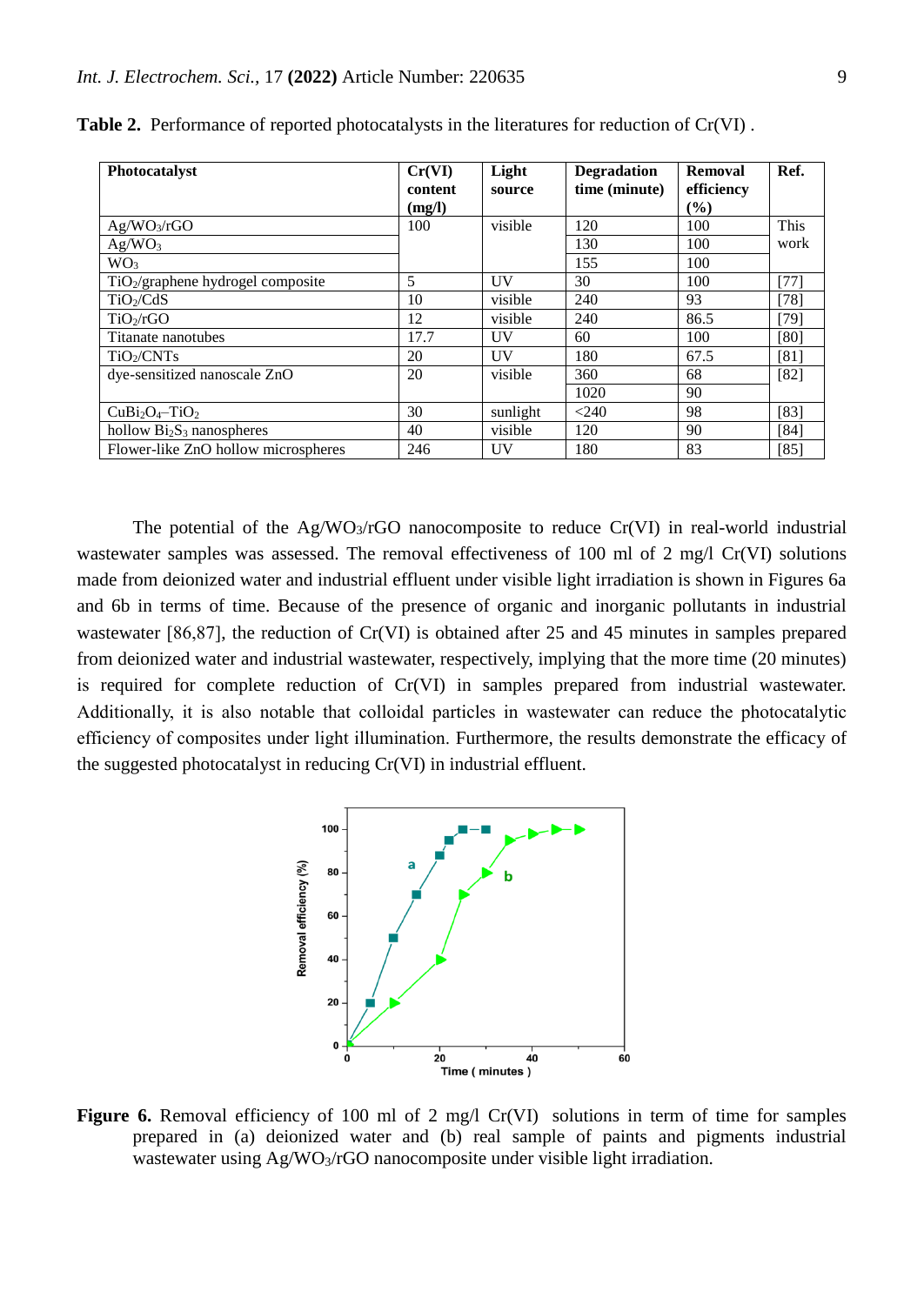## **4. CONCLUSION**

This research focused on hydrothermally produced Ag/WO3/rGO nanocomposite and its application to photocatalytic reduction of Cr(VI) in wastewater using visible light. The structural studies revealed that Ag nanoparticles and rGO nanosheets were incorporated into the  $WO<sub>3</sub>$ framework. Based on UV–vis absorption spectra, the optical band-gaps of  $WO_3$ , Ag/ $WO_3$ , and Ag/WO3/rGO nanocomposite were predicted to be 2.89, 2.80, and 2.59 eV, respectively. According to EIS results, the  $Ag/WO<sub>3</sub>/rGO$  nanocomposite had a lower electrochemical impedance to charge transfer than  $WO_3$  and  $Ag/WO_3$ , indicating efficient charge transportation and decreased recombination kinetics of photo-generated carriers in the Ag/WO3/rGO nanocomposite. Photocatalytic analyses revealed that complete removal is obtained after 155, 130, and 120 minutes of visible light irradiation for  $WO_3$ , Ag/WO<sub>3</sub> and Ag/WO<sub>3</sub>/rGO nanocomposite, respectively. The practical ability of  $Ag/WO<sub>3</sub>/rGO$  nanocomposite was evaluated to reduction of  $Cr(VI)$  in prepared real samples of industrial wastewater and results illustrated to efficient performance of proposed photocatalyst for reduction of Cr(VI) in industrial wastewater.

# ACKNOWLEDGMENTS

The authors are grateful for the financial support provided by the Chemical and environmental science and technology innovation team (No. ybzy20cxtd03).

## **References**

- 1. M.-T. Wu, Y.-L. Li, Q. Guo, D.-W. Shao, M.-M. He and T. Qi, *Journal of Cleaner Production*, 240 (2019) 118187.
- 2. L. Zhang, Y. Xu, H. Liu, Y. Li, S. You, J. Zhao and J. Zhang, *Journal of Water Process Engineering*, 44 (2021) 102368.
- 3. W. Liu, J. Li, J. Zheng, Y. Song, Z. Shi, Z. Lin and L. Chai, *Environmental Science & Technology*, 54 (2020)
- 4. J.-Z. Cheng, Z.-R. Tan, Y.-Q. Xing, Z.-Q. Shen, Y.-J. Zhang, L.-L. Liu, K. Yang, L. Chen and S.-Y. Liu, *Journal of Materials Chemistry A*, 9 (2021) 5787.
- 5. Z.-R. Tan, Y.-Q. Xing, J. Cheng, G. Zhang, Z.-Q. Shen, Y. Zhang, G. Liao, L. Chen and S.-Y. Liu, *Chemical Science*, 13 (2022) 1725.
- 6. G. Li, S. Huang, N. Zhu, H. Yuan and D. Ge, *Journal of Hazardous Materials*, 403 (2021) 123981.
- 7. H. Patel, *RSC Advances*, 10 (2020) 31611.
- 8. H. He, Q.-Q. Zhu, Y. Yan, H.-W. Zhang, Z.-Y. Han, H. Sun, J. Chen, C.-P. Li, Z. Zhang and M. Du, *Applied Catalysis B: Environmental*, 302 (2022) 120840.
- 9. T. Gao, C. Li, Y. Zhang, M. Yang, D. Jia, T. Jin, Y. Hou and R. Li, *Tribology International*, 131 (2019) 51.
- 10. W. Nabgan, A.A. Jalil, B. Nabgan, M. Ikram, M.W. Ali and P. Lakshminarayana, *Chemosphere*, 288 (2022) 132535.
- 11. Y. Liu, Q. Zhang, H. Yuan, K. Luo, J. Li, W. Hu, Z. Pan, M. Xu, S. Xu and I. Levchenko, *Journal of Alloys and Compounds*, 868 (2021) 158723.
- 12. C.-X. Chen, S.-S. Yang, J. Ding, G.-Y. Wang, L. Zhong, S.-Y. Zhao, Y.-N. Zang, J.-Q. Jiang, L. Ding and Y. Zhao, *Applied Catalysis B: Environmental*, 298 (2021) 120495.
- 13. C. Tsioptsias, G. Samiotis, L. Lefteri and E. Amanatidou, *Water, Air, & Soil Pollution*, 231 (2020) 1.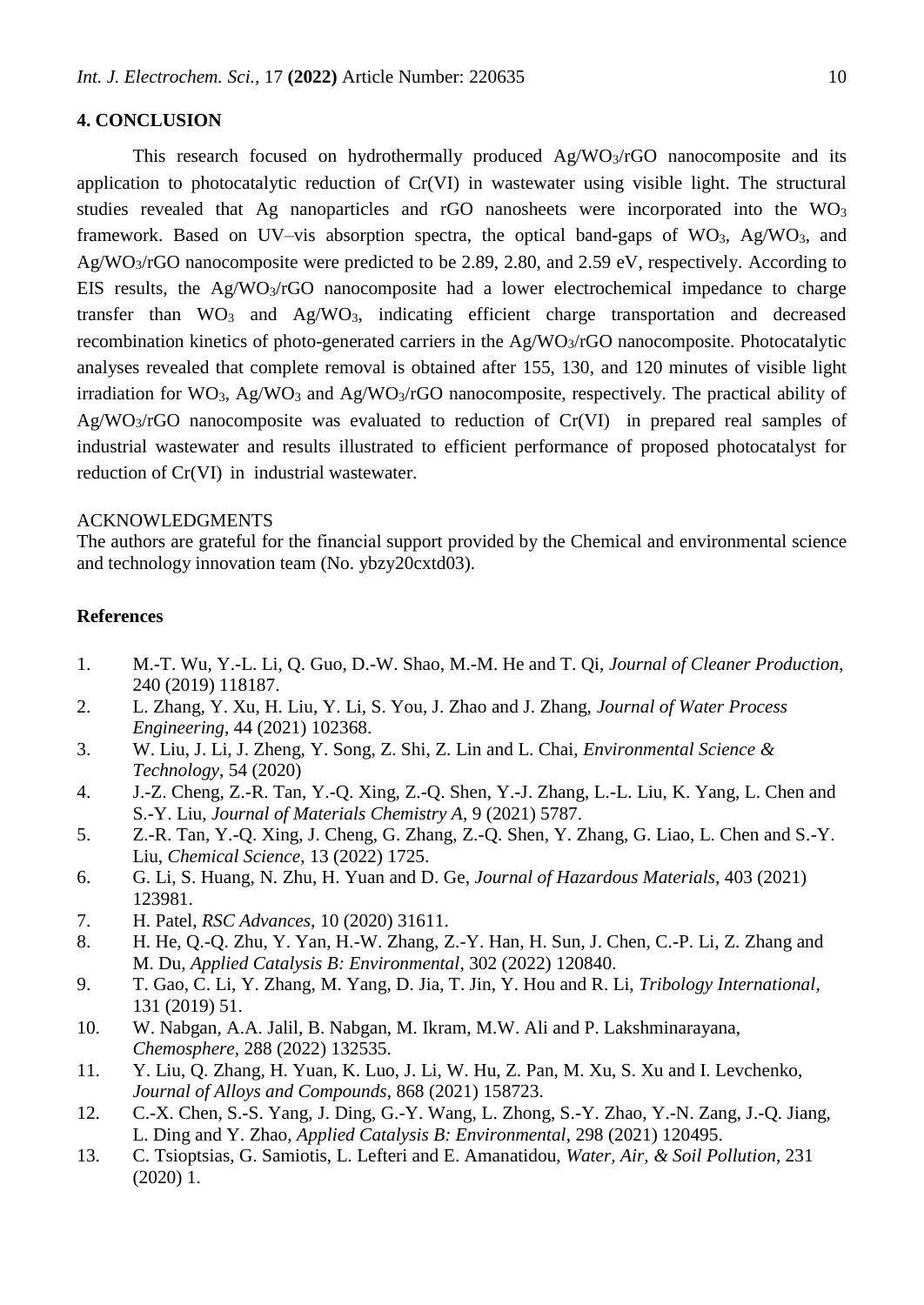- 14. H. Liu, X. Li, Z. Ma, M. Sun, M. Li, Z. Zhang, L. Zhang, Z. Tang, Y. Yao and B. Huang, *Nano Letters*, 21 (2021) 10284.
- 15. Y. Liu, B. Li, X. Lei, S. Liu, H. Zhu, E. Ding and P. Ning, *Chemical Engineering Journal*, 428 (2022) 131991.
- 16. H. Karimi-Maleh, R. Darabi, M. Shabani-Nooshabadi, M. Baghayeri, F. Karimi, J. Rouhi, M. Alizadeh, O. Karaman, Y. Vasseghian and C. Karaman, *Food and Chemical Toxicology*, 162 (2022) 112907.
- 17. E.R. Braver, P. Infante and K. Chu, *Teratogenesis, carcinogenesis, and mutagenesis*, 5 (1985) 365.
- 18. S.-S. Yang, X.-L. Yu, M.-Q. Ding, L. He, G.-L. Cao, L. Zhao, Y. Tao, J.-W. Pang, S.-W. Bai and J. Ding, *Water research*, 189 (2021)
- 19. G. Li, S. Huang, N. Zhu, H. Yuan, D. Ge and Y. Wei, *Chemical Engineering Journal*, 421 (2021) 127852.
- 20. S. Kerur, S. Bandekar, M.S. Hanagadakar, S.S. Nandi, G. Ratnamala and P.G. Hegde, *Materials Today: Proceedings*, 42 (2021) 1112.
- 21. U.O. Aigbe and O.A. Osibote, *Journal of Environmental Chemical Engineering*, 8 (2020) 104503.
- 22. Y. Zhao, D. Kang, Z. Chen, J. Zhan and X. Wu, *International Journal of Electrochemical Science*, 13 (2018) 1250.
- 23. L. Zhang, L. Wang, Y. Zhang, D. Wang, J. Guo, M. Zhang and Y. Li, *Environmental research*, 206 (2022) 112629.
- 24. F. Chen, J. Ma, Y. Zhu, X. Li, H. Yu and Y. Sun, *Journal of Hazardous Materials*, 426 (2022) 128064.
- 25. L. He, M.-X. Li, F. Chen, S.-S. Yang, J. Ding, L. Ding and N.-Q. Ren, *Journal of hazardous materials*, 417 (2021) 126113.
- 26. M. Nazeer, F. Hussain, M.I. Khan, E.R. El-Zahar, Y.-M. Chu and M. Malik, *Applied Mathematics and Computation*, 420 (2022) 126868.
- 27. H. Karimi-Maleh, C. Karaman, O. Karaman, F. Karimi, Y. Vasseghian, L. Fu, M. Baghayeri, J. Rouhi, P. Senthil Kumar and P.-L. Show, *Journal of Nanostructure in Chemistry*, (2022) 1.
- 28. Z. Zhao, H. An, J. Lin, M. Feng, V. Murugadoss, T. Ding, H. Liu, Q. Shao, X. Mai and N. Wang, *The Chemical Record*, 19 (2019) 873.
- 29. R. Hassanzadeh, A. Siabi-Garjan, H. Savaloni and R. Savari, *Materials Research Express*, 6 (2019) 106429.
- 30. H. Wang, T. Song, Z. Li, J. Qiu, Y. Zhao, H. Zhang and J. Wang, *ACS applied materials & interfaces*, 13 (2021) 25918.
- 31. V.A. Tran, T.P. Nguyen, V.T. Le, I.T. Kim, S.-W. Lee and C.T. Nguyen, *Journal of Science: Advanced Materials and Devices*, 6 (2021) 108.
- 32. K. Joshi and V. Shrivastava, *Applied Nanoscience*, 1 (2011) 147.
- 33. W. Zhao, J. Zhang, F. Zhu, F. Mu, L. Zhang, B. Dai, J. Xu, A. Zhu, C. Sun and D.Y. Leung, *Chemical Engineering Journal*, 361 (2019) 1352.
- 34. Y.-M. Chu, B. Shankaralingappa, B. Gireesha, F. Alzahrani, M.I. Khan and S.U. Khan, *Applied Mathematics and Computation*, 419 (2022) 126883.
- 35. M.N. Mancheva, R.S. Iordanova, D.G. Klissurski, G.T. Tyuliev and B.N. Kunev, *The Journal of Physical Chemistry C*, 111 (2007) 1101.
- 36. A.S. Lanje, S.J. Sharma and R.B. Pode, *J. Chem. Pharm. Res*, 2 (2010) 478.
- 37. Q.T. Ain, S.H. Haq, A. Alshammari, M.A. Al-Mutlaq and M.N. Anjum, *Beilstein journal of nanotechnology*, 10 (2019) 901.
- 38. T.H. Zhao, M.I. Khan and Y.M. Chu, *Mathematical Methods in the Applied Sciences*, (2021) 1.
- 39. H. Maleh, M. Alizadeh, F. Karimi, M. Baghayeri, L. Fu, J. Rouhi, C. Karaman, O. Karaman and R. Boukherroub, *Chemosphere*, (2021) 132928.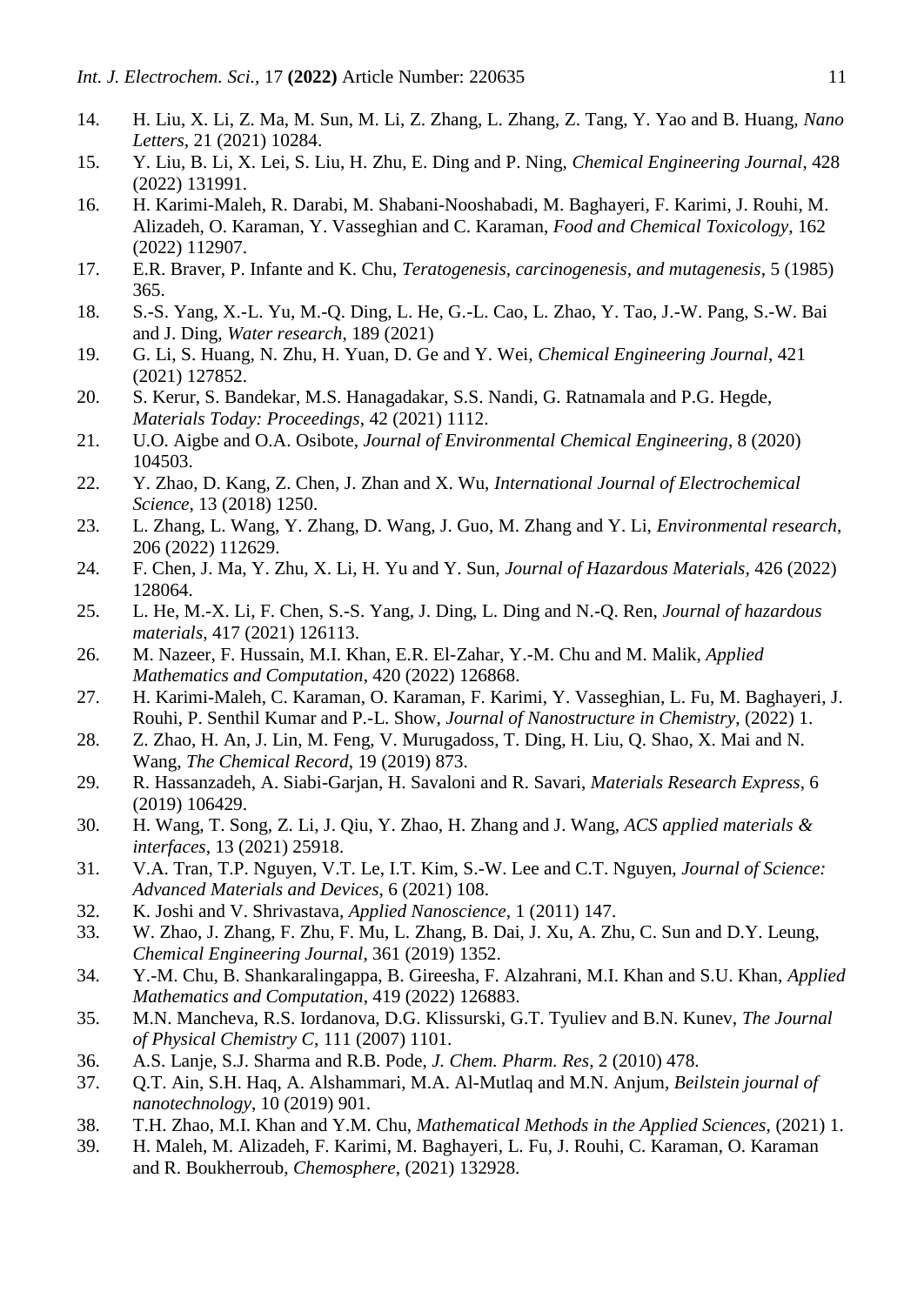- 40. H. Savaloni, E. Khani, R. Savari, F. Chahshouri and F. Placido, *Applied Physics A*, 127 (2021) 1.
- 41. H. Savaloni, R. Savari and S. Abbasi, *Current Applied Physics*, 18 (2018) 869.
- 42. J. Huo, H. Wei, L. Fu, C. Zhao and C. He, *Chinese Chemical Letters*, (2022) 1.
- 43. S. Ramkumar and G. Rajarajan, *Journal of Materials Science: Materials in Electronics*, 27 (2016) 12185.
- 44. L. Fu, T. Xia, Y. Zheng, J. Yang, A. Wang and Z. Wang, *Ceramics International*, 41 (2015) 5903.
- 45. M. Zhang, H. Zhu, B. Xi, Y. Tian, X. Sun, H. Zhang and B. Wu, *Processes*, 10 (2022) 301.
- 46. S. Ghosh, M. Saha, S. Paul and S. De, *Nanoscale*, 7 (2015) 18284.
- 47. S. Ren, B. Ye, S. Li, L. Pang, Y. Pan and H. Tang, *Nano Research*, 15 (2022) 1500.
- 48. F. Puga, J.A. Navío and M.C. Hidalgo, *Journal of Alloys and Compounds*, 867 (2021) 159191.
- 49. L. Jia, Y. Yu, Z.-p. Li, S.-n. Qin, J.-r. Guo, Y.-Q. Zhang, J.-C. Wang, J.-c. Zhang, B.-g. Fan and Y. Jin, *Bioresource Technology*, 332 (2021) 125086.
- 50. M.K. Purkait and C.-T. Chang, *International Journal of Hydrogen Energy*, 45 (2020) 17174.
- 51. K. Zhou, J. Xu, G. Xiao and Y. Huang, *Journal of Materials Processing Technology*, 302 (2022) 117503.
- 52. T. Malevu and R. Ocaya, *International Journal of Electrochemical Science*, 10 (2015) 4097.
- 53. D. Zhang, H. Yang, Y. Li, Z. Li, N. Gao, W. Zhou and Z. Liang, *International Journal of Electrochemical Science*, 16 (2021) 150951.
- 54. A. Bedia, F.Z. Bedia, M. Aillerie, N. Maloufi and B. Benyoucef, *Energy Procedia*, 74 (2015) 529.
- 55. N.M. Mohamed, R. Bashiri, F.K. Chong, S. Sufian and S. Kakooei, *international journal of hydrogen energy*, 40 (2015) 14031.
- 56. S. Zhang, J. Li, X. Wang, Y. Huang, M. Zeng and J. Xu, *Journal of Materials Chemistry A*, 3 (2015) 10119.
- 57. H. Khojasteh, M. Salavati-Niasari and F.S. Sangsefidi, *Journal of Alloys and Compounds*, 746 (2018) 611.
- 58. S. Yang, B. Xue, Y. Li, X. Li, L. Xie, S. Qin, K. Xu and Q. Zheng, *Chemical Engineering Journal*, 383 (2020) 123072.
- 59. X. Yu, Z. Li, K. Dang, Z. Zhang, L. Gao, L. Duan, Z. Jiang, J. Fan and P. Zhao, *Journal of Materials Science: Materials in Electronics*, 29 (2018) 8729.
- 60. Y. Duan, H. Fu, L. Zhang, R. Gao, Q. Sun, Z. Chen and H. Du, *Composites Communications*, 31 (2022) 101106.
- 61. W. Maiaugree, S. Pimanpang, W. Jarernboon and V. Amornkitbamrung, *International Journal of Photoenergy*, 2016 (2016) 1.
- 62. J.-S. Jia, Y. Cao, T.-X. Wu, Y. Tao, Y.-M. Pan, F.-P. Huang and H.-T. Tang, *ACS Catalysis*, 11 (2021) 6944.
- 63. S.C. Pradhan and S. Soman, *Results in Surfaces and Interfaces*, 5 (2021) 100030.
- 64. E. Alizadeh, M. Khorshidian, S.M. Rahgoshay, S.H. Masrori Saadat and M. Rahimi-Esbo, *Iranian Journal of Hydrogen & Fuel Cell*, 3 (2016) 127.
- 65. C.V. Reddy, I.N. Reddy, K. Ravindranadh, K.R. Reddy, D. Kim and J. Shim, *Separation and Purification Technology*, 252 (2020) 117352.
- 66. M. Zhang, X. Sun, C. Wang, Y. Wang, Z. Tan, J. Li and B. Xi, *Materials Chemistry and Physics*, 278 (2022) 125697.
- 67. Y. Wang, C. Li, Y. Zhang, M. Yang, B. Li, L. Dong and J. Wang, *International Journal of Precision Engineering and Manufacturing-Green Technology*, 5 (2018) 327.
- 68. M.B. Hussain, U. Azhar, H.M. Loussala and R. Razaq, *Arabian Journal of Chemistry*, 13 (2020) 5939.